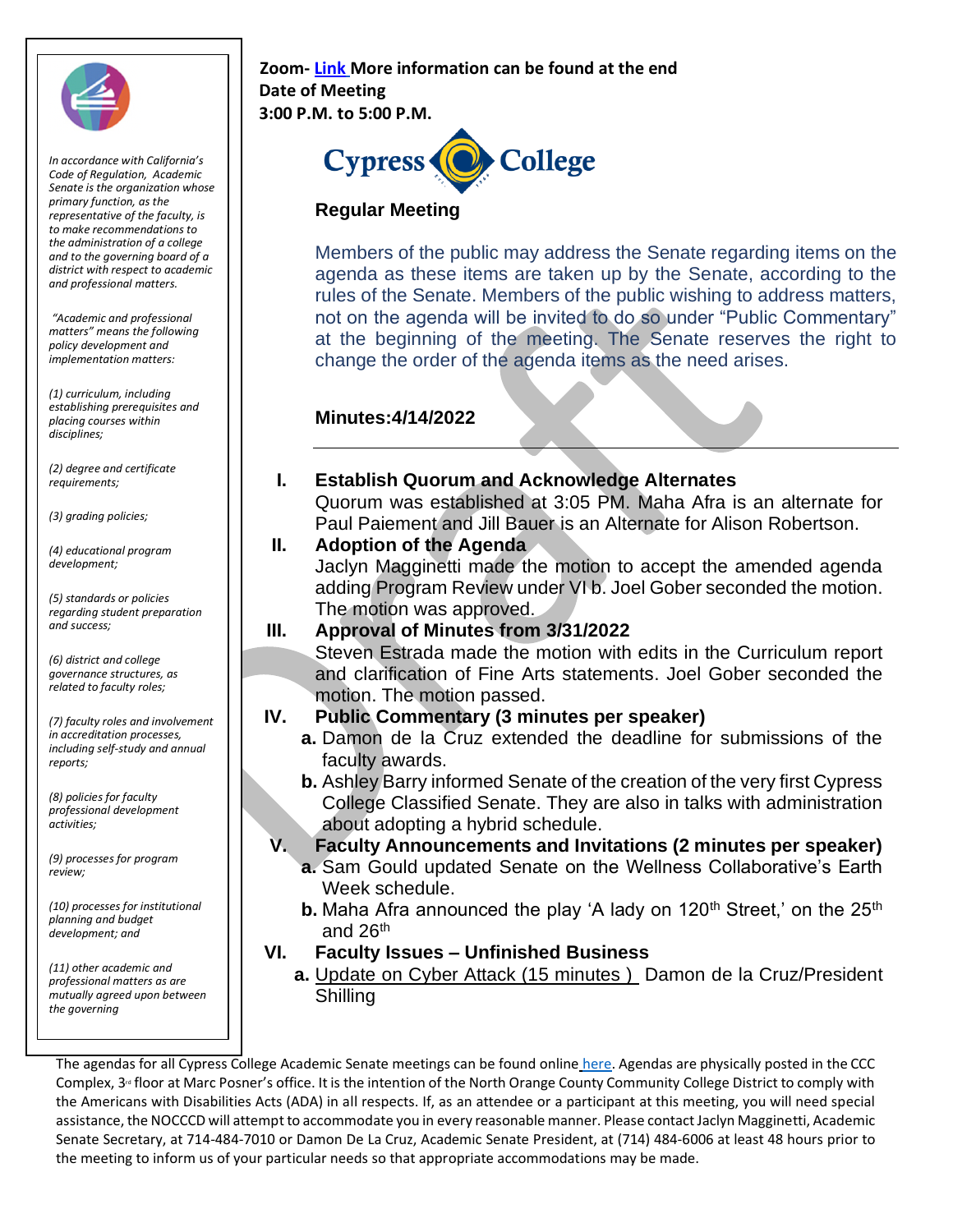The college was subjected to a cyber-attack. The district has provided credit monitoring to everyone as a precautionary measure. A contact number has been set up for anyone who may have questions. Letters have been set out to all employees regarding this information. We can also confirm that all files on the J drive are gone. If you notice any links missing from the website, please contact Mark Posner's office to let them know.

**b.** Second Read of the Instructional Program Review (5 minutes) Bryan Seiling Liana Koeppel made the motion to accept the Instructional Program Review. Kathleen McAlister seconded the motion. The motion passed.

## **VII. Faculty Issues – New Business**

- a. Hiring Policy Workgroup Update (5 minutes) Daniel Pelletier Daniel Pelletier gave Senate an update on the Hiring Policies workgroup. They are working on an outline of steps to if a policy has been broken. They are also in talks with the district about when reference checks are being made. They are currently not following board policy with the time frame of the reference checks. Chrystal Johnson made the motion to extend time. Daniel Pelletier seconded the motion. The motion passed.
- b. Proposed IDEA (Inclusion, Diversity, Equity, Anti-Racism) Ombuds (15 minutes) Ruth Gutierrez, Liana Koeppel, Steven Estrada, and Craig Goralski At the March 28<sup>th</sup> meeting of the Academic Senate, the Constitution and Bylaws revision workgroup asked Senate for feedback on the draft of an IDEA ombuds position that was presented at the March 10th meeting of the Senate. The Senate expressed a desire to have more time to review the draft and communicate any needs for clarification or edits. The workgroup seeks feedback from the Senate to further refine the ombuds position draft with the goal of presenting it for a vote at a future Senate meeting this semester. This position would not be expected to go to the DEI unless asked to attend. Craig Goralski made the motion to extend 10 minutes. Janet Own Driggs seconded the motion. The motion passed. Joel Gober voted nay. Steven Estrada made the motion to extend 5 minutes. Michael Faraci seconded the motion. The motion passed. Joel Gober voted nay. Bryan Seiling made the argument for the position to be a liaison. Please take this information back to your constituents to be voted on next meeting.
- c. Proposed By-Laws Revisions (20 Minutes) Ruth Gutierrez, Liana Koeppel, Steven Estrada, and Craig Goralski

At the March 28<sup>th</sup> meeting of the Academic Senate, the Constitution and Bylaws revision workgroup presented a draft of proposed changes to the Senate By-Laws. The workgroup asked that the Senate review the proposed changes and return to the April 14<sup>th</sup> meeting with feedback. The workgroup asked the Senate for feedback on the proposed changes with the intent of presenting a refined draft for a vote at a future Senate meeting this semester. Bryan Seiling noted that none of the bylaw's amendments that change the constitution can take effect until after a vote on the constitution. Jaclyn Magginetti made the motion to extend time 5 minutes. Liana Koeppel seconded the motion. The motion passed. Please take this information back to your constituents to be voted on next meeting.

## **VIII. Special Reports (3 minutes per Report)**

## **a. Associated Students - Sydney Pike**

• On April 1 through the 3rd Cypress AS attended the SSCCC GA in person in Sacramento. AS members networked with different colleges and discussed and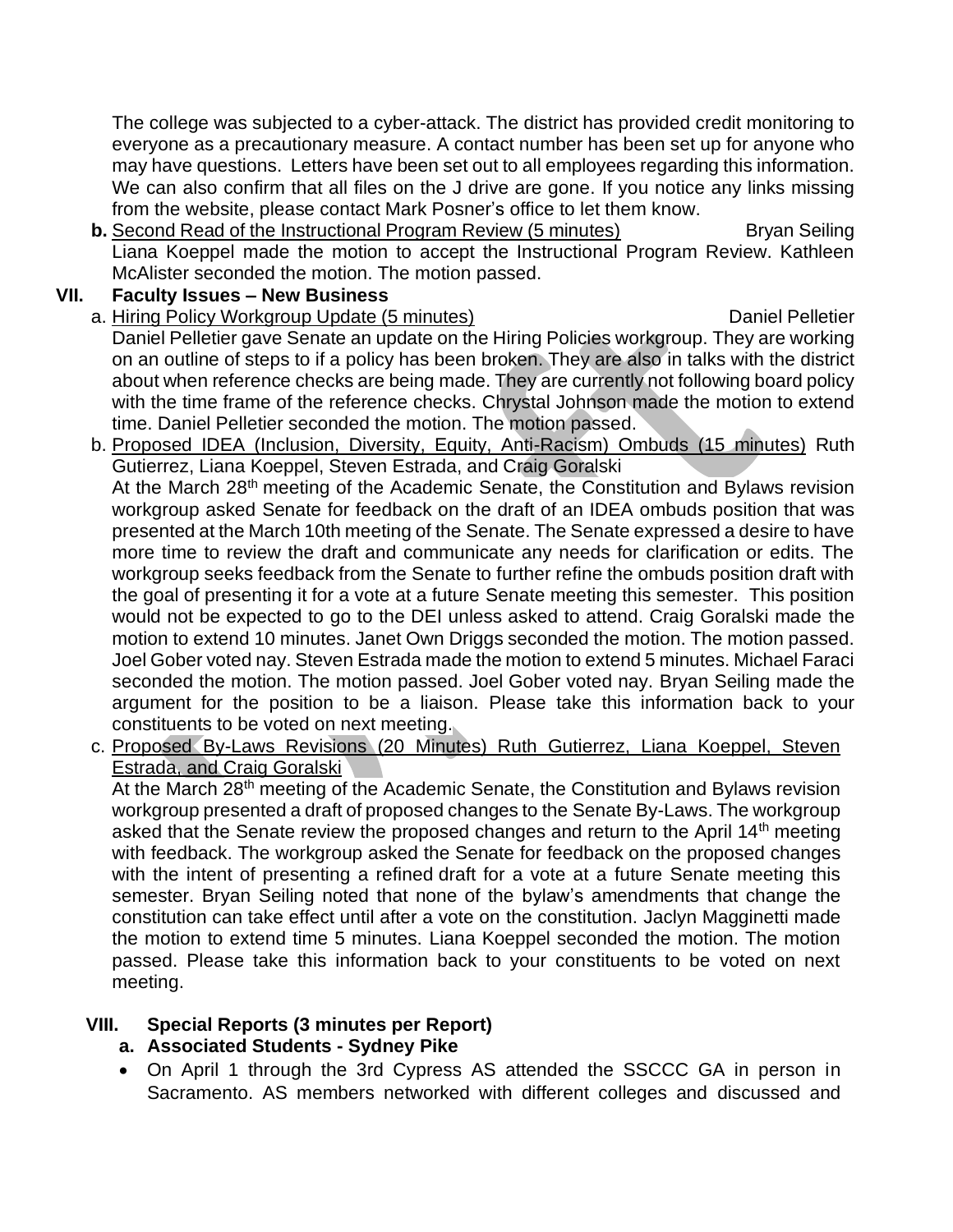voted on resolutions including one of our own resolutions. Our resolution advocated for the implementation of wellness facilities across all California community colleges and ultimately passed.

- AS President Sydney Pike and Student Trustee Meena Pandian held the first Student Engagement and Empowerment Symposium (SEES) at Cypress. We facilitated a healthy discussion with a diverse panel of students from different majors to learn about the educational experience at Cypress and how we can improve upon it.
- Yesterday, AS hosted World Fest, an event where students get to learn about different countries and cultures. A lot of different clubs and programs participated in the event and there was a great student turnout.
- On April 18th from 11:30 2:30 AS is hosting Sex Day, an event to destigmatize sex and discuss safe sex. Many of our clubs will be in attendance, as well as the OC LGBTQ center, and planned parenthood.
- On Thursday, 21st, at 5:30pm the sustainability committee will also be showing a screening of The Biggest Little Farm. AS will be in attendance and will be serving vegetarian burgers at the event.
- **b. United Faculty Christie Diep** The TA has been agreed upon and voted on by the board.
- **c. AdFac Chrystal Johnson** No Report
- **d. Professional Development Michael Brydges/Ruth Gutierrez**
- FLEX proposals went out End of the Year celebration will be on campus (in person)- May the 4th Be With You - Details will be out soon, Final Conference Funding applications are due Monday, April 25, 2022 by 12 p.m. (noon)
- **e. Curriculum Committee Silvie Grote**
- Curriculum Committee has met twice since the last Senate meeting, on April 5<sup>th</sup> and April 12<sup>th</sup>.
- In addition to reviewing and approving curriculum, committee members have discussed the following:
- Articulation officer clarified that current articulations cannot not be removed due to the course mode of delivery. Once an approved course articulation has been established, it remains in place. However, departments at CSUs and UCs can deny course to course articulations. If such articulation is removed, articulation officer is notified and given time 1.5 years to warn students.
- Division Representation for next academic year: 3 divisions were due for representative rotation
- CTE- Larry Ramos will remain to serve another term
- SS- After 20 years of service, Daniel Lind will be succeeded by Hilary Cisco Reuter.
- HS- Patti Spitler will be succeeded by Jolena Grande.
- Fun fact, Jolena Grande departed curriculum committee after 3 years of service at the time when Danny Lind joined the committee 2 decades ago. **General Education requirements-second read**
- The second read of the proposed catalog language for Gen Ed requirements has passed unanimously.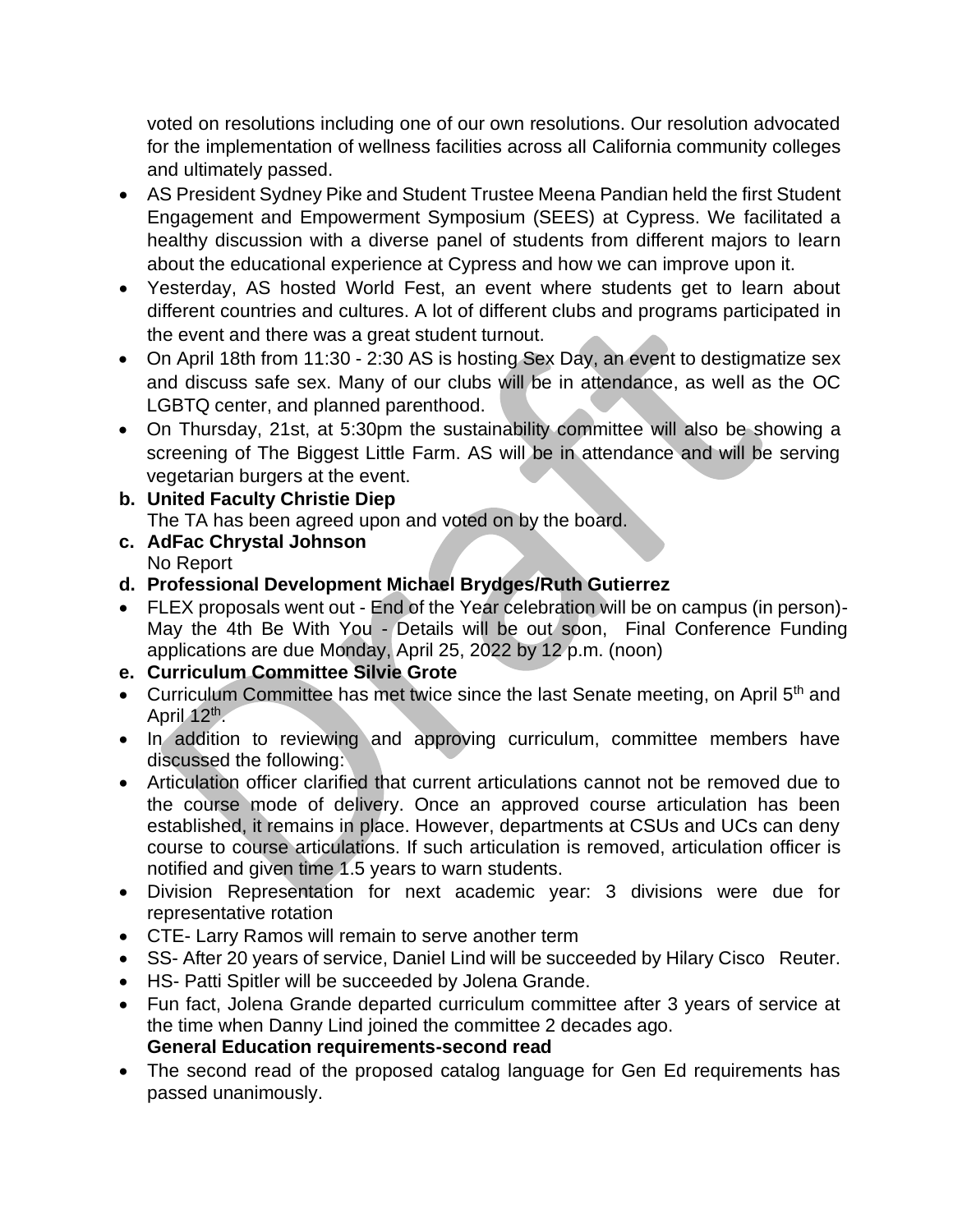• Students with an earned associate, baccalaureate or higher degree from a regionally accredited institution of higher learning will not be required to complete any additional general education coursework to earn an Associate degree. Students who have been admitted to a Bachelor Degree program at Cypress College and who have already earned a baccalaureate or higher degree from a

regionally accredited institution of higher education shall not be required to complete additional upper division general education requirements and shall be required to complete only the coursework necessary for graduation.

\*Students still need to meet Social Justice, Equity and Sustainability graduation requirement

\*Policy will be retroactive

- Committee reviewed Grossmont College course duplication form. Discussion took place on how to best adopt similar form for the purpose of our curriculum process. This item will be brought back for second read in two weeks (4/26/2022).
- CPL Coordinator attended Fullerton College curriculum committee meeting and shared the progress Cypress College has made with mapping AP, IB, and CLEP content exams to specific courses based on ACE credit recommendations and Chancellor's Office guidance memo. She also shared Cypress goals for CPL related to catalog/website transparency and matriculation.
- Interim VPI shared that baccalaureate meeting will be on 4/29/2022 at 2:30 p.m. The meeting invite will go out to all faculty. She also shared that a Degree Works auto awarding project will be meeting this Friday and asked any interested members to notify her.
- Committee reviewed and discussed resolutions related to AB 1705 (Irwin, 2021)- Spring Plenary Resolutions 3.04, 6.03, 6.04, and 6.05. Chair also shared that feedback was provided at Area D meeting in regards to cross listing. The committee was mostly in favor of resolutions but provided some comments (3.04, 6.03, 6.04, and 6.05). Chair shared committee comments with Senate president to inform the vote at the Plenary on Saturday, April 9<sup>th</sup>.
- Chair-elect attended Plenary and will be sharing presentation materials with the committee on our Canvas Shell.
- **f. Academic Senate Treasurer's Report Liana Koeppel** No report
- **g. Cypress College Foundation Damon de la Cruz**
- We are close but haven't firmed up net income yet. Attendance was great the return to being in person with 500 guests and we expect our net income numbers to be somewhere between what we netted in 2018 and 2019, with 2019 being a banner were way up this year so that is dampening our outcome. Overall, it was a success!
- **h. Student Equity and Achievement Committee Alison Robertson/ Gisela Verduzco** No Report
- **i. Outcomes Assessment Jennifer Coopman**
- Requested a Spring 2022 data load to eLumen on March 14, 2022. After meeting and corresponding with the eLumen Customer Success Manager (CSM) several times since then, the Spring 2022 missing assessments are still an issue. The CSM wrote a Statement of Work that involves eLumen fixing the issue but the start date of the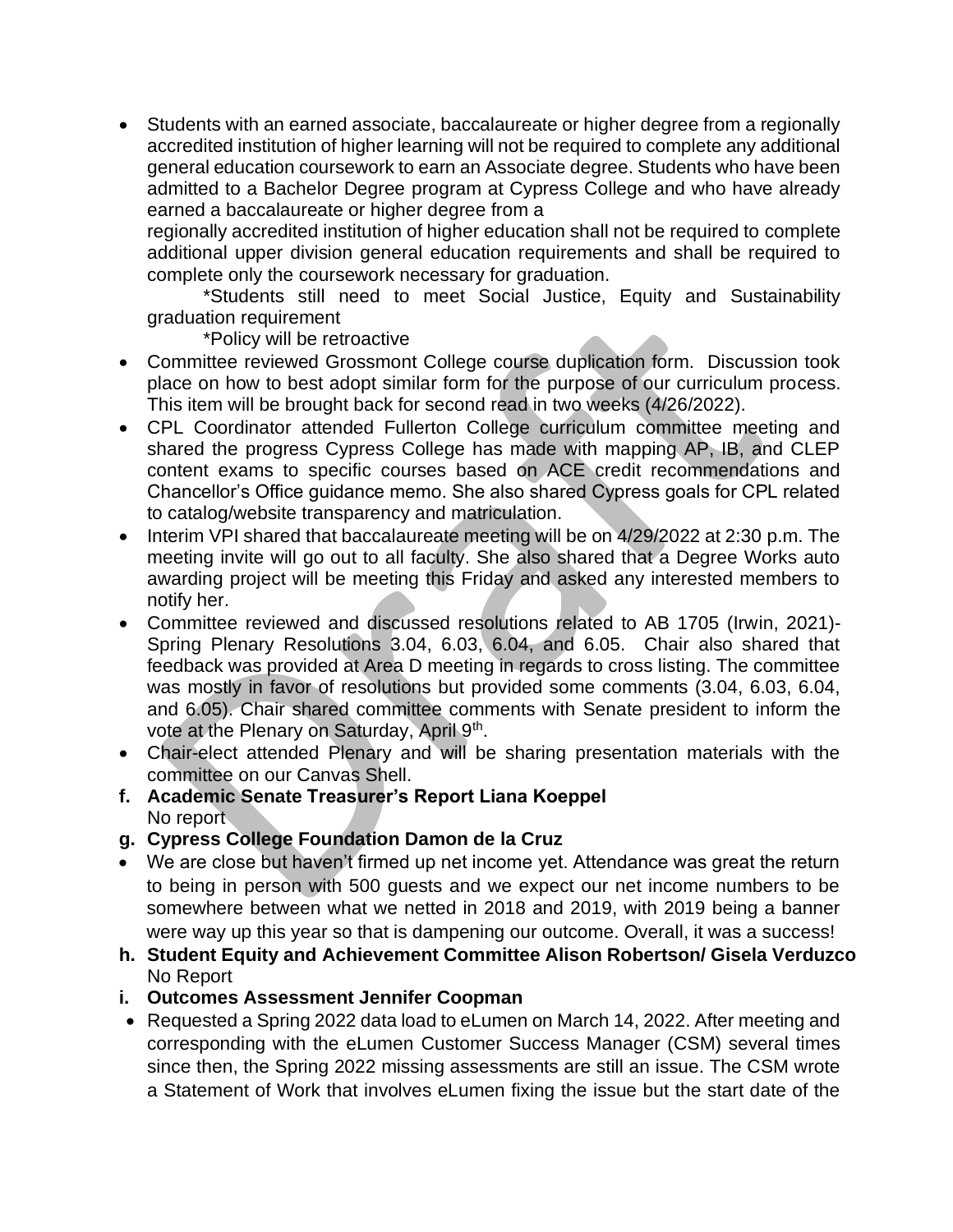work is June 6. The CSM is working with the eLumen technical team to move the date up. I will keep Faculty informed as I am given updates.

- Updated and sent SLO files to Cari Jorgensen that had been deleted in the hack to repost on the SLO webpage. Cari turned the FAQ file into a webpage, which turned out great.
- In the process of designing a "Resources for Student Learning Outcomes (RSLO)" Canvas shell to include CSLO and CSLO assessment information, Department PSLO information, Degree & Certificate PSLO information, SLO webinar recordings, and the SLO handbook. Thank you Kathleen McAlister for adding the shell so quickly.
- Met with the directors/coordinators in the Health Science division on April 4, 2022. I presented information related to the Health Science (HS) PSLO Mapping in eLumen which has all of the Health Science (HS) courses. These courses should be mapped so the data can be reflected in the ISLO data.
- Met with various department directors and coordinators on Zoom to discuss specific department CSLO and PSLO related information.
- Corresponded with Kristina Oganesian regarding SLO revisions to the Instructional Program Review Form.
- Creating a revised "eLumen Instructions" document to reflect the more recently added Canvas "eLumen Faculty" access link to eLumen. This guide will be posted on the SLO webpage and RSLO Canvas shell.
- Attended the virtual assessment week, "Assessment Week at California State University, Northridge - Approaching Assessment with Gratitude."
- Corresponded with Faculty and Administration regarding CSLOs, CSLO assessments, Department PSLOs, PSLO Mappings, Degree and Certificate PSLOs, Faculty Participation Reports, and eLumen.
- Ongoing maintenance of eLumen. This includes adding CSLOs for courses, creating CSLO assessments for courses, inactivating courses that are no longer active in CurricUNET, creating Faculty Participation Reports for departments, adding user roles, and communicating with the eLumen technical support team with technical issues. As a note, it is quite challenging to maintain eLumen since CurricUNET and eLumen do not communicate directly. eLumen and the CC Catalog not directly communicating is also a challenge.
- In progress of updating the SLO Handbook.
- When CurricUNET updates with a new course or with new/revised CSLOs for an existing course, the CSLO to PSLO mapping needs to be done/redone in eLumen for that course (even if the course had been mapped previously). Best practice is to do this mapping as the updates are made in CurricUNET. Departments should also update PSLO Mappings to reflect any CSLO mappings to Equity. Updating the PSLO Mappings in eLumen is a great department activity for Flex Day.
- The next SLO Committee meeting is scheduled for May 9, 2022.
- **j. Program Review and Department Planning Bryan Seiling** The Senate approved the report.
- **k. District Council on Budget and Facilities Damon de la Cruz**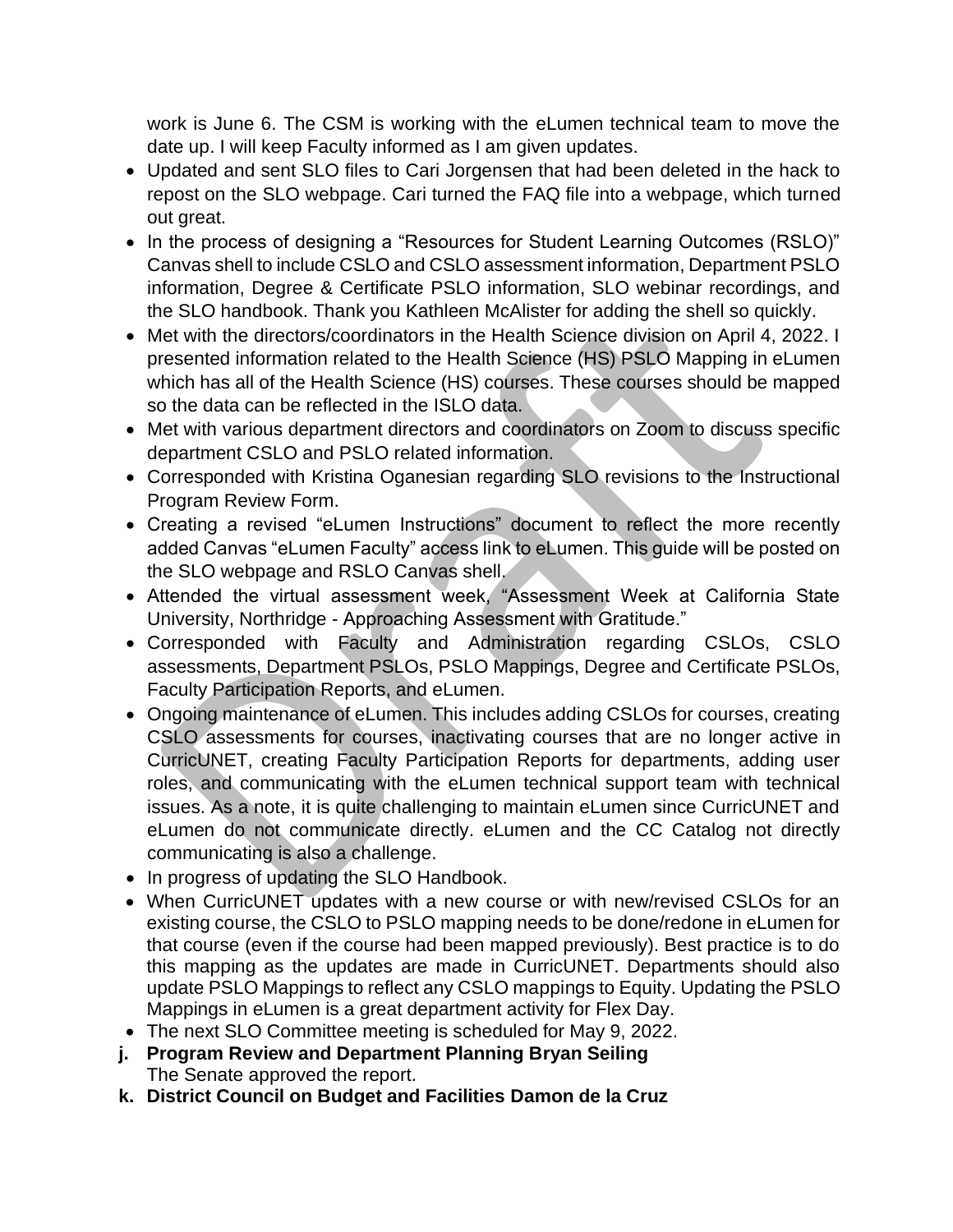- There was a discussion about decreased enrollment and how to expand enrollment to get close to pre-pandemic numbers. I was asked to reach out to faculty with suggestions or ideas on how to bolster enrollment.
- **l. ACCJC Self Study Liana Koeppel/Jill Bauer** Jill Bauer is working with Brian Ventura. She has goals to have a faulty co-lead for the 14 sub standards.

## **m. CTE Liaison Jeanette Jones/Douglas Sallade**

- The Perkins and/or Strong Workforce grant is due tomorrow, April 15, 2022 by midnight.
- The ASCCC Career and Technical Education Leadership (CTELC) and Noncredit Committees are pleased to announce the 2022 Career and Noncredit Education Institute (CNEI): Student Centered Change: A Transformative Experience on May 12- 14, 2022! Colleges are encouraged to send teams of practitioners and leaders to include career education (CTE) faculty, noncredit faculty, counselors, Senate presidents, and faculty and administrative leaders involved in career education, noncredit education, and the California Adult Education Program.
- https://www.eventbrite.com/e/2022-career-and-noncredit-education-instituteregistration-166842525485
- **n. Distance Education Kathleen McAlister**
- **o. Diversity, Equity and Inclusion Committee Maha Afra**
	- Approval of Minutes
		- o Minutes Approved
	- Bias Response Team- Update (Form attached)
		- o The subcommittee includes: JoAnna Schilling, Jenelle Herman, Maha Afra, Zola Aponte, Gisella Verduzco, Jennifer Page, Arturo Ocampo
		- o Considering having an Ambudsperson to mediate when bias against employees and students occur on campus. Dr. Schilling shared the highlights from the meeting. We had a discussion about changing the name and the necessity to share with the Senate so there is no overlap with the role of the proposed Senate Ombud.
	- Anti-Racism Statement- Update
		- o The update is coming soon.
	- NOCCCD Land Acknowledgement
		- o The District has an official Land Acknowledgement.
		- o NOCCCD Land & Labor Acknowledgement: A Call to Action Developed by the NOCCCD Native American Faculty and Staff Alliance (NAFSA) @NOCCCD\_NAFSA NOCCCD is located on the unceded ancestral lands shared by the Gabrielino-Tongva Nation and the Juaneño Band of Mission Indians/Acjachemen Nation, who have been the traditional caretakers since time immemorial. Tongva and Acjachemen peoples maintain a strong presence in North Orange County and throughout Southern California, protecting their homelands, knowledge systems, and cultures for the next seven generations. We acknowledge the ingenuity, survival, resilience, and strength of their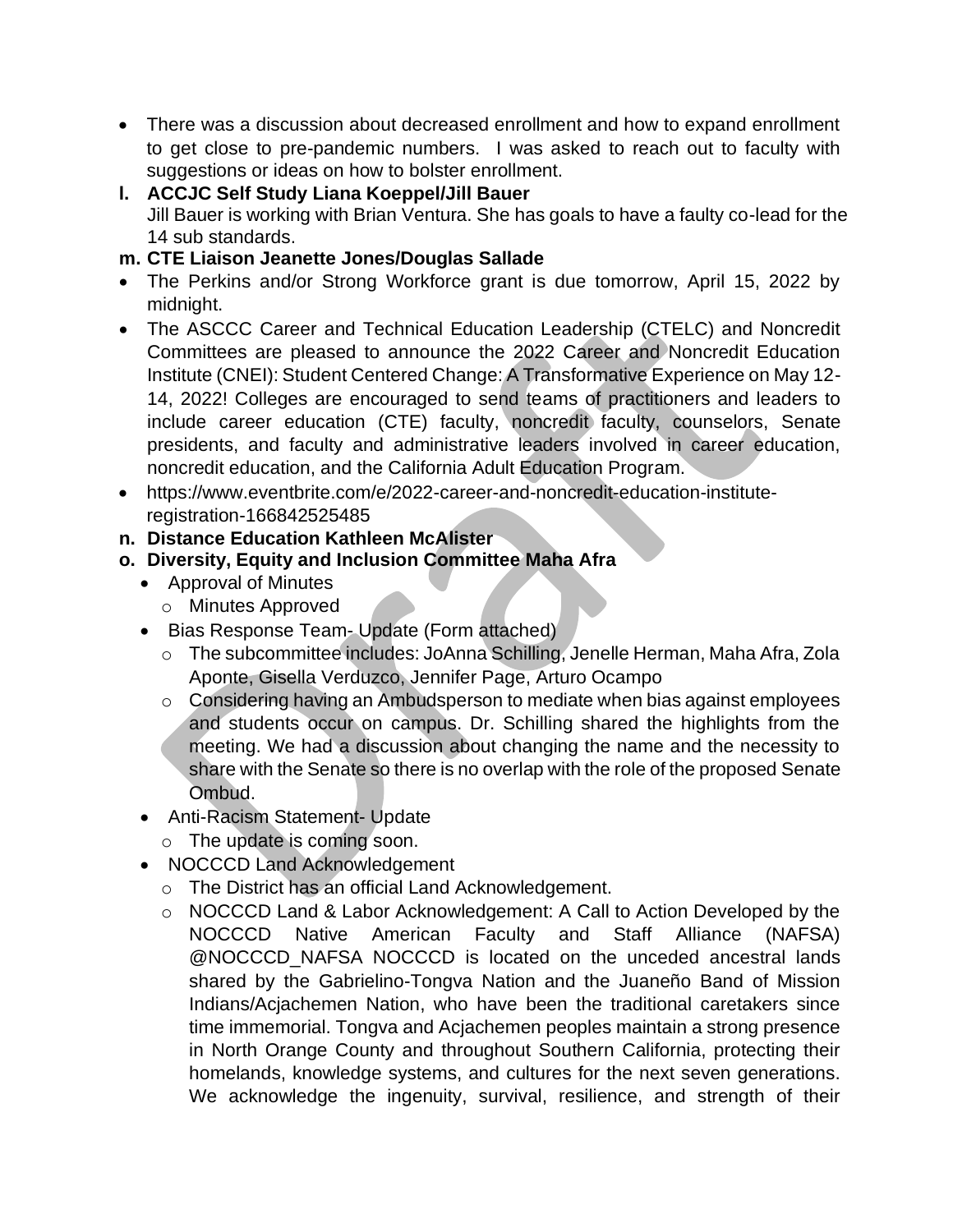descendants and relatives––past, present, and emerging. We also acknowledge the labor of those who work on and care for these lands, both in the past and today, and all those who act in solidarity with Indigenous struggles. The land acknowledgement is located on the

- o NAFSA web site: https://nocccd.edu/faculty-and-staff-associations/5126/nativeamerican-faculty-and-staff-alliance-nafsa
- o Arturo said that we can replace NOCCCD with Cypress College.
- $\circ$  We had a discussion if we should read the whole statement. We concluded that we should reach out to NAFSA for their input, ask a member to come to our meeting and inform us.
- Approved/New Funding Request(s)/Budget
- o Tentative approval for the Nursing Program.
- Black Student Success Week April 25-28
	- o The District is sponsoring the project where a Black Student will be highlighted and honored every day.
- LGBTQIA+ grant proposal (Jenelle)
	- o The state is providing a grant to do LGBTQIA work which requires a space. Jenelle may be applying using her office as a space. Jenelle will update us on the process.
- Announcements / Reports
	- o All modalities for class offerings are on the table.
	- o Question about shifting classroom space to better use space. Dr. Schilling will take the question to Dr. Reiland.
	- o First time holding Lavender Graduation. (Jenelle)
	- o Puente Students hosting a poetry party in CCC Complex 414 on 4/14, 6-8. (Dr. Ponce)
	- o April 26th, 4:30 event for all students to present their performances or spoken words. (Jennifer Page)
	- o April 18, Sex Day
	- o April 21st Earth Day
	- o May 4th End of the Year Employees Celebration
- Meeting adjourned at 4:51
- Additional comments
	- $\circ$  DEI members voiced concern that staff and students do not have a safe space to report incidents of microaggressions, potential hostile workplace incidents, and uncomfortable situations in their workplace or classroom with colleagues, direct supervisor. In addition, we believe that additional processes for students to report concerns about instructors or staff are needed that don't necessarily rise to the level of filing a formal complaint or involve going directly to a supervisor (who might be part of the problem). The discussion focused mainly on employ safe zones, but it was generally agreed that we will need two separate tracks to help create processes for safe zones of reporting and resolving these situations in a safe environment.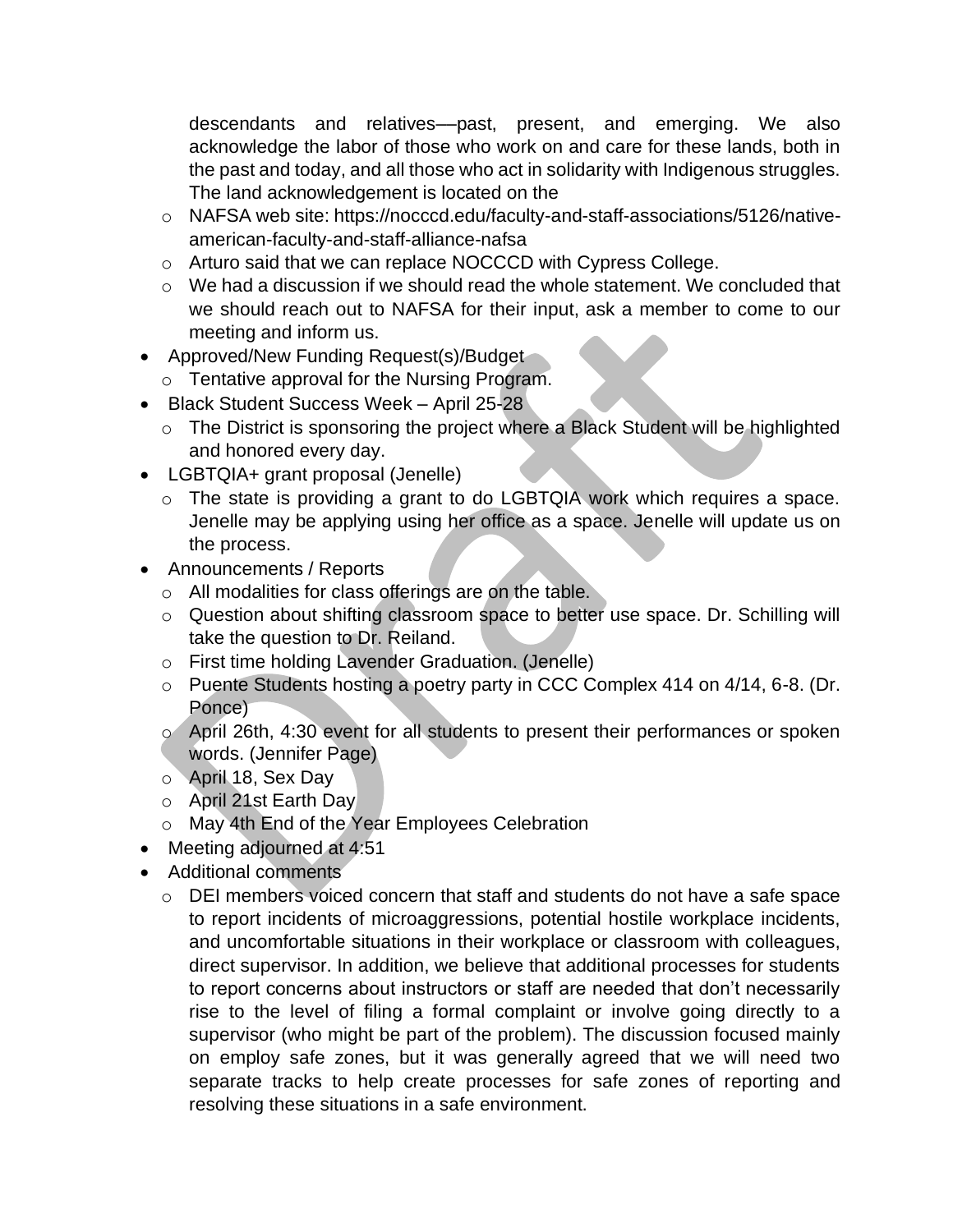- o Discussion and Preliminary Recommendations
- The sub-committee agreed we are not ready for final recommendations, but the points below capture some high level discussion points. The following process may occur before complaints rise to a formal complaint:
- Identify a District Ombudsperson to handle preliminary complaints
- Before a formal process occurs, students and employees will be allowed to consider the alternative of having a mediator first handle the concerns
- A form will be developed for students and employees to submit a confidential concern to the Ombudsperson
- Based on the complaint the Ombudsperson will review all submissions and refer complaints/concerns to the campus or district mediators or to District Diversity Officer (if a formal complaint rises to a certain level of seriousness).
- **EXEDENTIFY FACULTY, Staff, students across the campuses to serve as mediators**
- Selected mediators will go through Restorative Justice and Mediation training
- Mediators will be compensated (will need to determine details)
- Develop criteria for selection of mediators (look at SMCC and Ohlone websites for guidance) Seek to hire diverse mediators to help address concerns in a culturally and racially sensitive way
- **•** For expediency, each approved and trained mediator is able to speak with/review referrals.
- **Develop scenarios for review and discussion**
- **E** All mediators would meet monthly with Ombudsperson to review cases and share information generally and look for patterns of behavior
- o Next Steps
- Share notes with Arturo Ocampo and Ziza Delgado for input
- Ask RJEC (or just Ziza?) for input and support
- Share preliminary ideas with DEI Committee for input
- Review other college websites and discuss their experience with this model
- Reach out to OCHR to discuss mediation training \$555 per person for training. On Fall 2022 wait list
- Set up follow up meeting
- Identify if there will be two tracks (student and employee)

# **p. President's Report and Committee Appointments (15 min.) Committee and Meeting Report Outs:**

## **Appointments:**

Faculty Commencement Name Readers (four faculty).

- 1. Jane Jepson
- 2. Maha Afra

Jaclyn Magginetti made the motion to approve the commencement name readers. Craig Goralski seconded the motion. The motion passed.

Faculty Awards: Fulltime Faculty, Adjunct Faculty and Charger award nominations are due April 12<sup>th</sup>. At this point no nominations have been received. There have been zero nominations. I am extending the nomination period until April 21.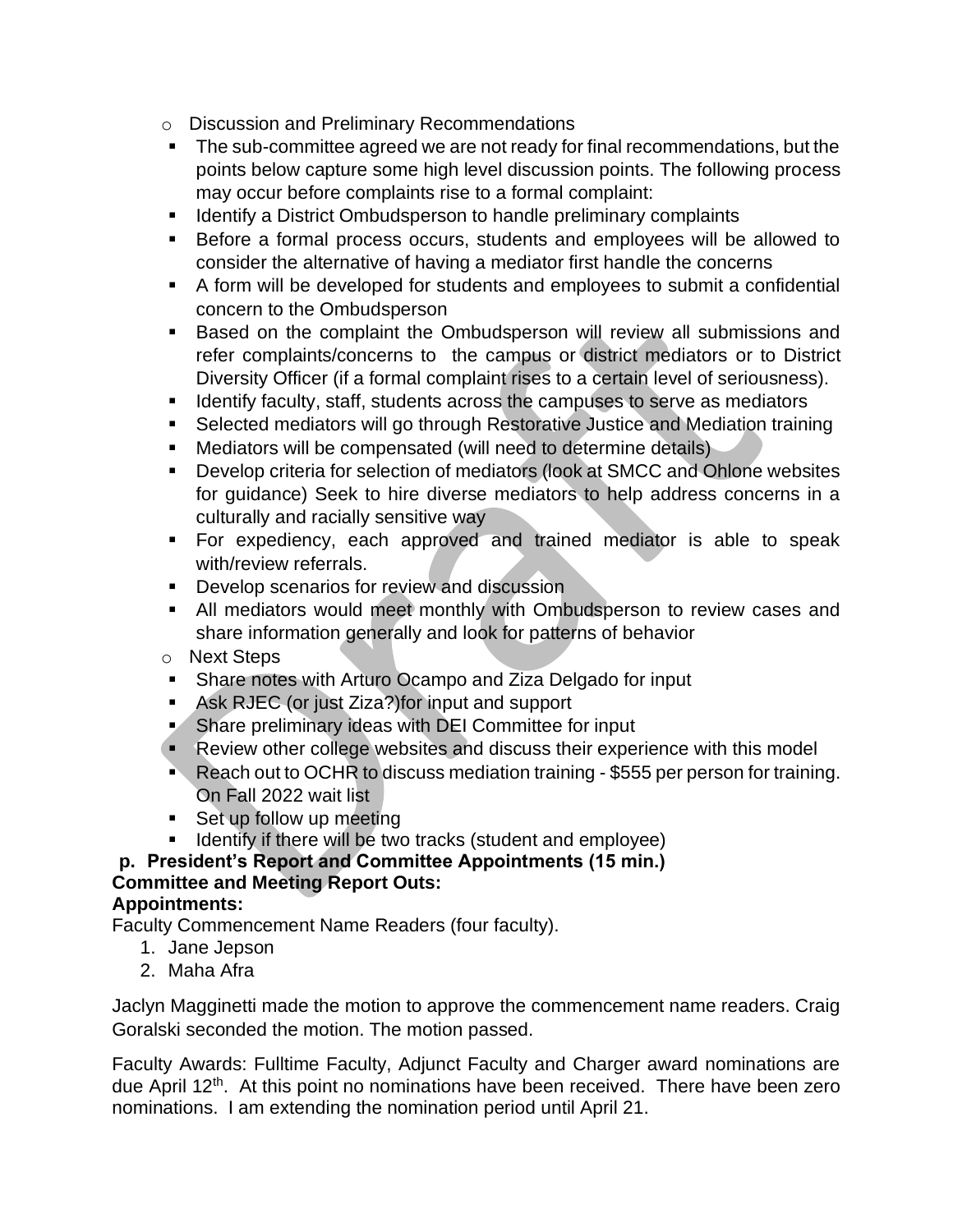Here is a summary of the main topics discussed in the various committee and other meetings since the last Senate session. I am happy to answer any questions regarding the report out.

- **Board of Trustee Meeting (04.12.2022):** 
	- o The BOT meeting was this last week. Some items that were voted on included the **approval of the Tentative Agreement between UF/CTA/CCA/NEA and the District (Yeah, thanks UF negotiating team!)**. The board also discussed moving forward with the Brown act and how to interpret posting of Agendas and providing accessibility to the meeting. The Board has moved Chancellor's Staff comments, Resource Table comments, **Members of the BOT comments and Public comments to the end of the meeting. I will discuss this during the meeting and get a feel of how the Senate feels about this change to the agenda**.
	- o I did voice the concerns from the Academic Senate regarding the revisions to AP/BP 7600 regarding Campus Safety Officers.
- **Council On Budget and Facilities (CBF):** 
	- o There was a discussion about decreased enrollment and how to expand enrollment to get close to pre-pandemic numbers. I was asked to reach out to faculty with suggestions or ideas on how to bolster enrollment.
- **District Consultation Council (DCC):** 
	- o DCC has not met since our 03.31.2022 meeting
- **Planning and Budgeting Committee (PBC):**
	- o CBF met on April 07. Bryan Seiling provided an the team with the IPRC Annual Report. Bryan Ventura provides some metrics on that evaluated the past three year's data. Craig voiced some concern that the past three years data was skewed and the research should look at a broader range of years.
- **President Advisory Committee (PAC)**
	- o PAC is scheduled to meet just prior to our Senate meeting. I will have a report at the meeting.

## **IX. Adjournment**

Joel Gober made the motion to adjourn. Leslie Palmer seconded the motion. The motion passed.

Damon De La Cruz is inviting you to a scheduled Cypress College Zoom meeting.

Topic: CCAS

Time: Feb 10, 2022 03:00 PM Pacific Time (US and Canada)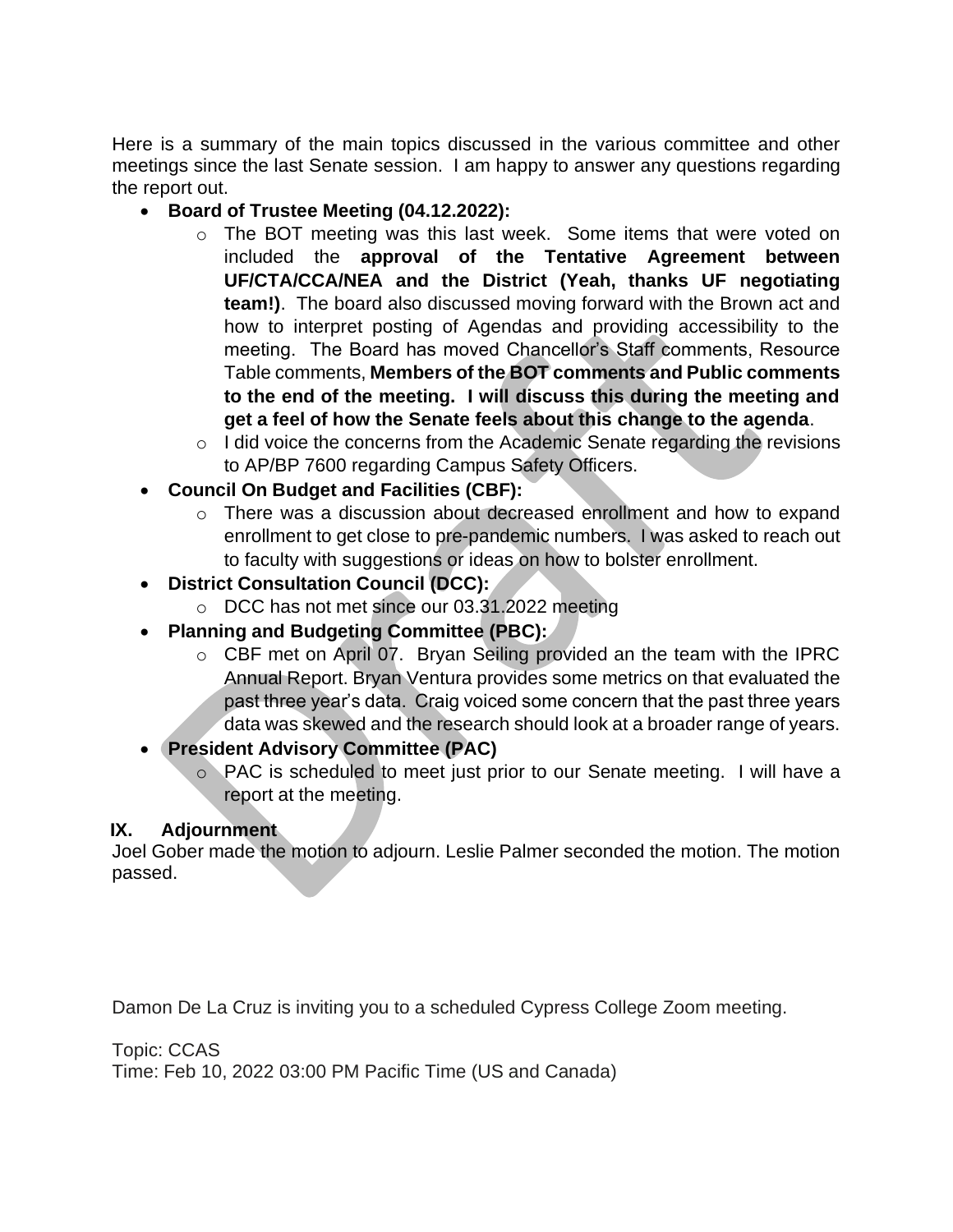Join Zoom Meeting [https://cypresscollege](https://nam10.safelinks.protection.outlook.com/?url=https%3A%2F%2Fcypresscollege-edu.zoom.us%2Fj%2F94505848930%3Fpwd%3DekNnSklNelUxODVteFRsTjFqT0VtQT09&data=04%7C01%7Cjmagginetti%40cypresscollege.edu%7C816878f1e32c4729664c08d9ea92d209%7C7b69ea2875f3494c8a21913b138337f8%7C0%7C0%7C637798738585124901%7CUnknown%7CTWFpbGZsb3d8eyJWIjoiMC4wLjAwMDAiLCJQIjoiV2luMzIiLCJBTiI6Ik1haWwiLCJXVCI6Mn0%3D%7C3000&sdata=kRxoqq7z5ZcIn83BiUDw21mo0OF3jNjzv1BVzhcoXFg%3D&reserved=0)[edu.zoom.us/j/94505848930?pwd=ekNnSklNelUxODVteFRsTjFqT0VtQT09](https://nam10.safelinks.protection.outlook.com/?url=https%3A%2F%2Fcypresscollege-edu.zoom.us%2Fj%2F94505848930%3Fpwd%3DekNnSklNelUxODVteFRsTjFqT0VtQT09&data=04%7C01%7Cjmagginetti%40cypresscollege.edu%7C816878f1e32c4729664c08d9ea92d209%7C7b69ea2875f3494c8a21913b138337f8%7C0%7C0%7C637798738585124901%7CUnknown%7CTWFpbGZsb3d8eyJWIjoiMC4wLjAwMDAiLCJQIjoiV2luMzIiLCJBTiI6Ik1haWwiLCJXVCI6Mn0%3D%7C3000&sdata=kRxoqq7z5ZcIn83BiUDw21mo0OF3jNjzv1BVzhcoXFg%3D&reserved=0)

Meeting ID: 945 0584 8930 Passcode: 567750 One tap mobile +16699009128,,94505848930# US (San Jose) +12532158782,,94505848930# US (Tacoma)

Dial by your location

+1 669 900 9128 US (San Jose)

+1 253 215 8782 US (Tacoma)

+1 346 248 7799 US (Houston)

+1 646 558 8656 US (New York)

+1 301 715 8592 US (Washington DC)

+1 312 626 6799 US (Chicago)

Meeting ID: 945 0584 8930 Find your local number: [https://cypresscollege-edu.zoom.us/u/ac9IBx9DGV](https://nam10.safelinks.protection.outlook.com/?url=https%3A%2F%2Fcypresscollege-edu.zoom.us%2Fu%2Fac9IBx9DGV&data=04%7C01%7Cjmagginetti%40cypresscollege.edu%7C816878f1e32c4729664c08d9ea92d209%7C7b69ea2875f3494c8a21913b138337f8%7C0%7C0%7C637798738585124901%7CUnknown%7CTWFpbGZsb3d8eyJWIjoiMC4wLjAwMDAiLCJQIjoiV2luMzIiLCJBTiI6Ik1haWwiLCJXVCI6Mn0%3D%7C3000&sdata=teveHz2%2FOLZnT%2FFVM%2Byl%2FLNChxWNeHyeIymCWHTZIUA%3D&reserved=0)

# **CC ACADEMIC SENATE SPRING 2021**

| <b>ACADEMIC SENATE OFFICERS</b>                                           |                   |                       |  |  |
|---------------------------------------------------------------------------|-------------------|-----------------------|--|--|
| <b>President:</b>                                                         | Damon de la Cruz  | Damon de la Cruz      |  |  |
| <b>Past President:</b>                                                    | Craig Goralski    | <b>Craig Goralski</b> |  |  |
| <b>President-Elect:</b>                                                   |                   |                       |  |  |
| Secretary:                                                                | Jaclyn Magginetti | Faclyn Magginetti     |  |  |
| Treasurer:                                                                | Liana Koeppel     | Liana Koeppel         |  |  |
| <b>Curriculum Chair:</b>                                                  | Silvie Grote      | Silive Grote          |  |  |
|                                                                           |                   |                       |  |  |
| Senators: Please indicate departure time if you leave before adjournment. |                   |                       |  |  |
|                                                                           |                   |                       |  |  |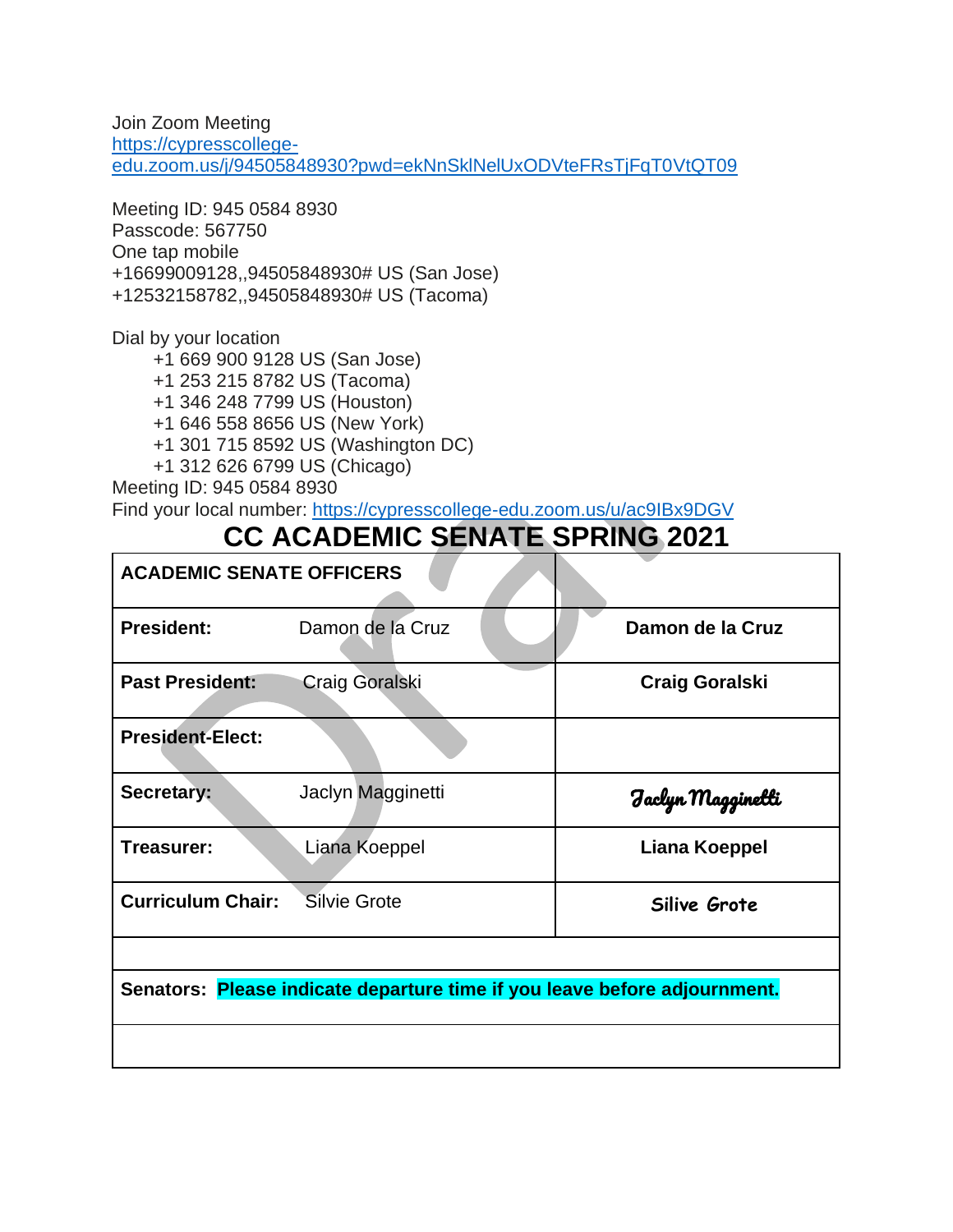| <b>Academic Senators</b>                  |                             |                                             |
|-------------------------------------------|-----------------------------|---------------------------------------------|
| <b>Business/CIS1</b>                      | Kathleen Troy (T1, Y1)      | <b>Kathleen Troy</b>                        |
| <b>Career Technical Education 1</b>       | Doug Sallade (T1, Y1)       |                                             |
| <b>Career Technical Education 2</b>       | Lisa Clark (T1, Y1)         | Lisa Clark                                  |
| <b>Counseling 1</b>                       | Cassie Rodriguez (T1, Y1)   |                                             |
| <b>Counseling 2</b>                       | Daniel Pelletier (T2, Y2)   | <b>Daniel Pelletier</b>                     |
| <b>Fine Arts 1</b>                        | Janet Owen Driggs           | Janet Owen Driggs                           |
| <b>Fine Arts 2</b>                        | Paul Paiement (T5, Y3)      | <b>Maha Afra</b>                            |
| <b>Health Science 1</b>                   | Michael Faraci (T2, Y1)     | <b>Michael Faraci</b>                       |
| <b>Health Science 2</b>                   | Lori Collins (T3, Y1)       | Lori Collins out<br>at 4:45                 |
| <b>Health Science 3</b>                   | Julia Cherney (T3, Y1)      | Julia Cherney                               |
| <b>Language Arts 1</b>                    | Liana Koeppel (T3, Y1)      | Liana Koeppel                               |
| <b>Language Arts 2</b>                    | Alison Robertson (T2, Y2)   | <b>Jill Bauer</b>                           |
| <b>Language Arts 3</b>                    | Kathleen McAllister (T2, Y2 | <b>Kathleen</b><br><b>McAlister</b><br>4:10 |
| <b>Library/Learning Resource Center 1</b> | Leslie Palmer (T1, Y1)      | <b>Leslie Palmer</b>                        |
| Kinesiology:                              | Sergio Cutrona (T3, Y1)     | Piero "Sergio"<br><b>Cutrona</b>            |
| <b>Science/Engineering/Math 1</b>         | Joel Gober (T1, Y1)         | Joel Gober                                  |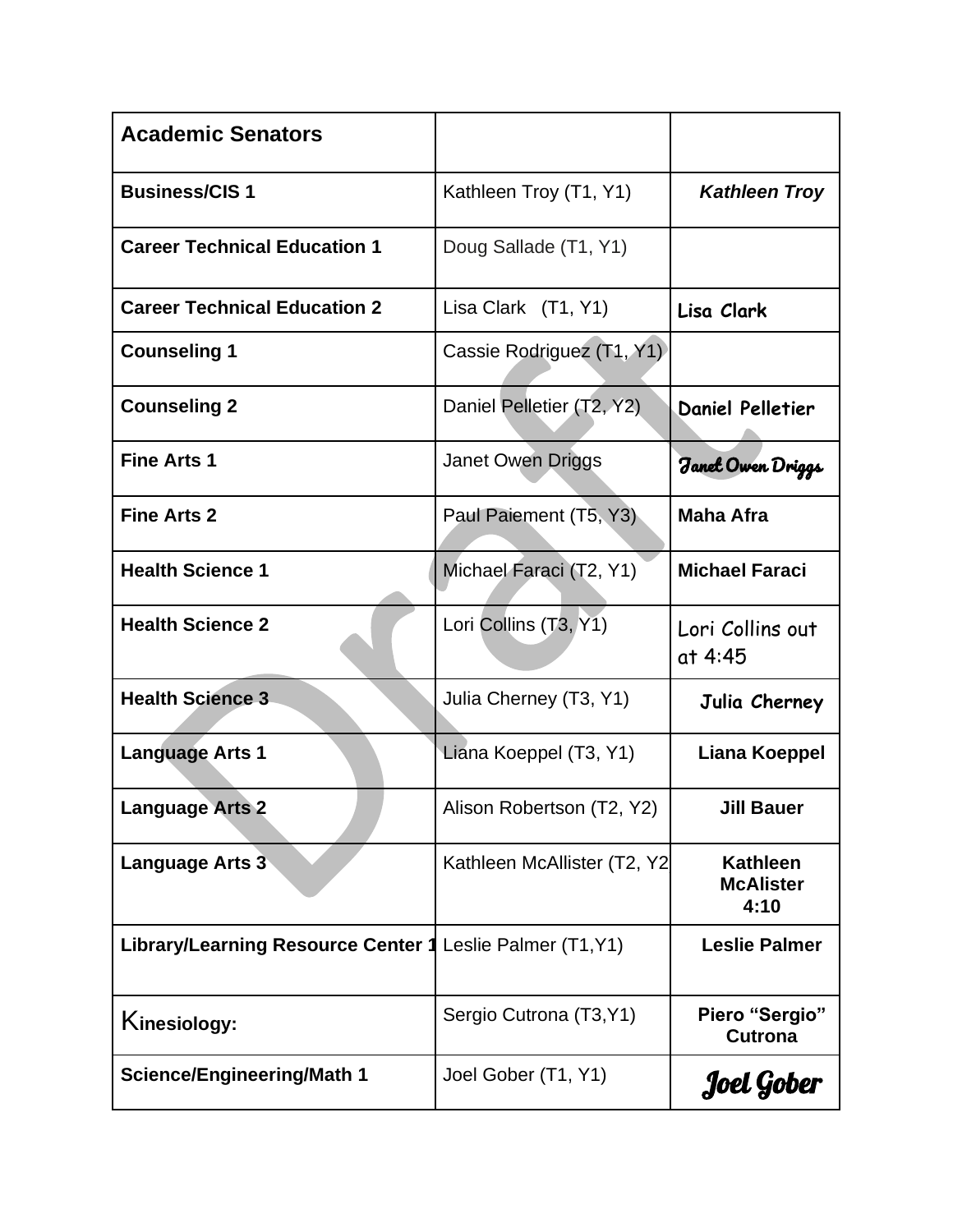| <b>Science/Engineering/Math 2</b>      | Christina Plett (T1, Y1)                    | <b>Christina Plett</b>                                     |
|----------------------------------------|---------------------------------------------|------------------------------------------------------------|
| <b>Science/Engineering/Math 3</b>      | Garet Hill (T1, Y1)                         | <b>Garet Hill</b>                                          |
| <b>Social Science 1</b>                | Steven Estrada (T3, Y1)                     | Steven estrada                                             |
| <b>Social Science 2</b>                | Jaclyn Magginetti (T2, Y1)                  | Jaclyn Magginetti                                          |
| <b>Adjunct Faculty Senator 1</b>       | Layal Lebdeh (T1, Y2)                       | Cayal Lebdeh<br>Out at 5:02 pm                             |
| <b>Adjunct Faculty Senator 2</b>       | Cynthia Acosta (T1, Y1)                     | cynthia Acosta<br>$\mathbf{f}$ n: $3$ pm<br>Out: 5pm       |
| <b>Adjunct Faculty Senator 3</b>       | Chrystal Johnson (T1, Y2)                   | <b>Chrystal Johnson</b>                                    |
|                                        |                                             |                                                            |
| <b>Liaisons</b>                        |                                             |                                                            |
| <b>Associated Students</b>             | <b>Sydney Pike</b>                          | <b>Sydney Pike</b>                                         |
| <b>Diversity, Equity and Inclusion</b> | Maha Afra, Therese<br>Mosqueda-Ponce, Ph.D. |                                                            |
| <b>Campus Technology</b>               |                                             |                                                            |
| <b>CC Foundation:</b>                  | Damon de la Cruz                            |                                                            |
| <b>Program Planning and Review</b>     | <b>Bryan Seiling</b>                        | <b>Bryan Seiling</b>                                       |
| <b>Professional Development</b>        | Michael Brydges/<br><b>Ruth Gutierrez</b>   | <b>Ruth Gutierrez</b><br><b>Michael Brydges</b><br>(@3:40) |
| <b>United Faculty</b>                  | <b>Christie Diep</b>                        |                                                            |